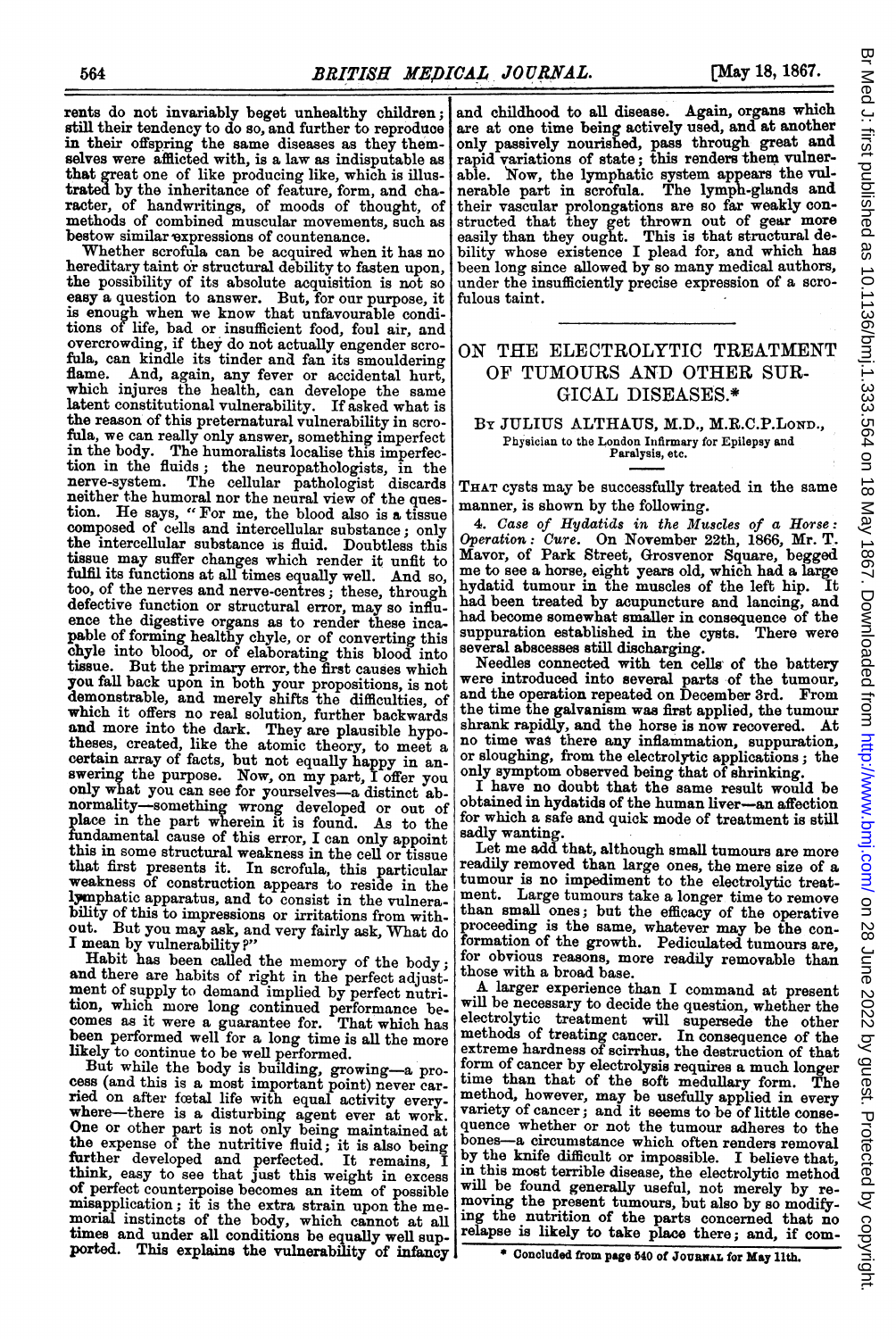bined with an energetic constitutional treatment, which should in no case whatever be neglected, it may thus indirectly help towards .the eradication of the cancerous diathesis. It is a curious fact, that the peculiar lancinating pains of cancer generally seem to disappear, or at least to diminish consider. ably, soon after the commencement of the electrolytic treatment, and long before the whole tumour is destroyed.

## II.-DISEASES OF BLOOD-VESSELS.

Aneurisms have been frequently treated by galvano-puncture; but, although some favourable results have thereby been obtained, the number of failures is vastly larger than that of the successes, so that, at present, the operation of galvano-puncture is, by the best authorities, proclaimed an unsafe and unreliable proceeding. Sir William Fergusson, and unreliable proceeding. Sir William Fergusson, in his Manual of Surgery, curiously enough, ignores it altogether. Professor Pirrie justly remarks, that the operation is founded on the principle of the gal- vanic current having the power of coagulating the blood; and that this principle is not sound, as stratified fibrine is the substance by which we desire to solidify an aneurism, and not coagulated blood; that the proceeding is also very painful, and not unat-tended with danger, and the results are not en couraging." Mr. Ernest Hart, in his article on Aneunsm in Holmes's System of Surgery (vol. iii, p. that it acts by inducing direct or passive coagulation of the blood in the sac. Hence, it is inherently uncertain, liable to cause relapse by the melting of the coagulum, or inflammation by its too sudden deposi tion. Again, it is very capable of exciting inflamma-tion in the walls of the sac. Then, too, the needles sometimes produce eschars at the points of their insertions, and thus give rise to consecutive hæmor-Thage. Galvano-puncture appears, then, at present, to deserve to rank only as an exceptional expedient. Its claims will have to be considered by the practical surgeon principally when he is called upon to treat either aneurism at the root of the neck, or internal aneurism, which cannot be reached by digital or mechanical compression, and some forms of varicose and cirsoid aneurism seated superficially. The dangers and imperfections of the process must restrict its application, even in this limited field; but, as a resource available in cases where neither compression nor ligature can be advantageously applied, it has a sphere of useful action."

M. Broca and most other eminent foreign surgeons entirely coincide in this view; and it may be said, therefore, that the proceeding has not established a firm footing in surgery; nor ought we to be surprised at this fact, for <sup>I</sup> think <sup>I</sup> have already said enough to show that the mode of applying galvano-puncture<br>for aneurism has hitherto been utterly wrong.

If anything is well established in the pathology of aneurism, it is the fact that clots which have been rapidly produced and made to block up the sac can be easily discussed or washed away by the current of blood; that they often give rise to consecutive in flammation, suppuration, and gangrene, and are unstable in the highest degree.

It is quite true that in some cases this quick coagulation has been followed by permanent consolidation. Such cases have occurred in the practice of M. Pétrequin and other surgeons; but, on ana-lysing these observations, we can have no doubt that, in the cases which have turned out successful, there existed <sup>a</sup> peculiar condition of the blood highly favourable to the deposition of lamellated fibrine, and that this is so exceptional a circumstance as only to prove the rule, which is that the passive clot is  $\epsilon$  is and empyema, it is very certain that the

rather prejudicial than otherwise. Immediate coagulation should, therefore, be entirely eschewed, instead of which we should endeavour to obtain a slow deposition of fibrine, whereby the sac may be permanently obliterated. For this purpose, it is necessary that circulation should be merely diminished andretarded, but not altogether interrupted in the sac. As soon as any deposition of fibrine has taken place, this has a tendency to attract fresh fibrine from the blood, whereby its bulk is gradually increased, until the whole sac is filled up. The wall of the aneurism is thus strengthened, and it is enabled to resist the action of the heart, until the time when the cavity is finally obliterated.

that this can be accomplished by placing the negative pole of the battery into the sac, and the positive pole outside, <sup>I</sup> am convinced, from experiments in rabbits, in which I have thus gradually obliterated the femoral artery. But there is, also one curious case recorded in a recent treatise on medical electricity by Dr. Frommhold, of Pesth, which bears out my assertion. This author, whose acquaintance with the physical aspects of electricity is of the most superficial kind, thought to do the right thing, when having a case of aneurism to operate upon, by putting the positive pole into the sac, and the negative pole outside; but not knowing which was the positive, and which the negative, as is evident from the details of his description, he used by mistake the negative pole for the sac, and the pro-ceeding proved entirely successful. There was no immediate coagulation; but the tumour began to become gradually harder a few days after the operation, and it would appear that at last obliteration of the sac was effected. Dr. Frommhold was thus successful in spite of himself and his want of knowledge; his case is, however, for all that, not the less interesting, because it is the first case of aneurism which has been cured by the negative pole, and thus goes far to prove the correctness of my principle, that it is to the use of this pole that we have to look for the cure of aneurism.

I regret to say that hitherto I have not had the opportunity of operating in a case of aneurism in this manner; but I shall do so as soon as a suitable case presents itself, and beg most strongly to recommend surgeons to give this method a trial, as I believe it will be found the easiest, safest, and most successful way of dealing with such tumours.

The same considerations apply to the treatment of varicose veins, varicocele, and piles.

## III.-SEROUS EFFUSIONS.

These effusions may, as a rule, be cured by anything that causes an alteration in the secernent function of the serous membranes. It may therefore be supposed that the continuous galvanic current, which can effect such an alteration mechanically by the hydrogen which is developed, chemically by the free alkali which appears at the negative pole, and dynamically by its special action on the vasomotor nerves, will in course of time prove of the greatest value in treatment of serous effusions, such as hy drocele, hydrops articuli, hydrothorax, hydroperi cardium, etc.

I have not yet had the opportunity of ascertaining by experience the precise value of this plan in serous effusions; but as several cases of hydrocele have been cured by continental surgeons, even with the old method of galvano-puncture, I do not think that my expectations as regards this point are likely to be

disappointed.<br>Whatever may be said by the supporters of the operation of paracentesis of the thorax for pleuritic